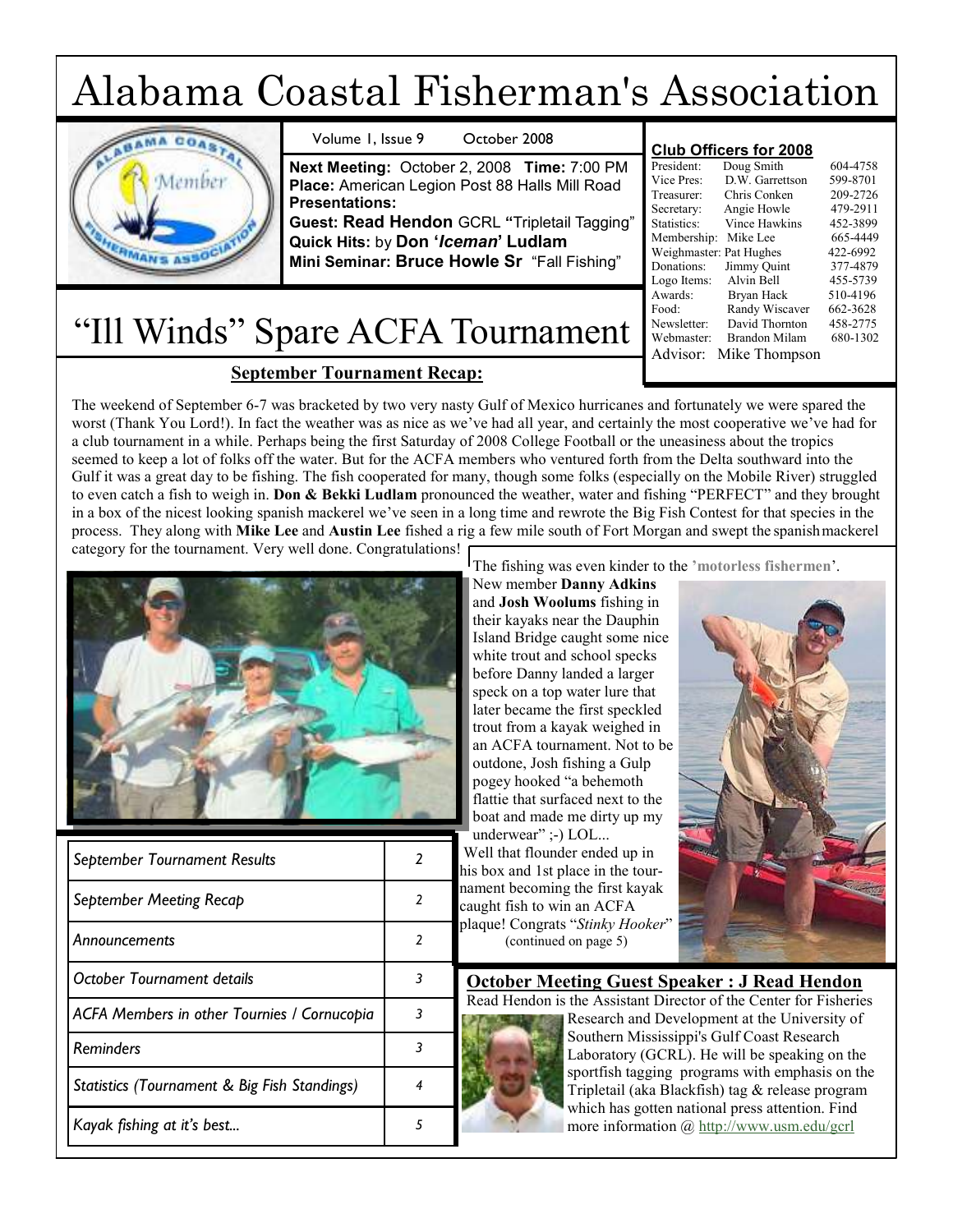#### VOLUME 1, ISSUE 9 ALABAMA COASTAL FISHERMAN'S ASSOCIATION PAGE 2

At least 45 fish were weighed in (with 5 Junior anglers earning plaques):

Speckled Trout: 17 total (1 Jr angler) (Christian Howell 2.70#) 1st Chris Conken 4.75#, 2nd Adam Barker 4.05#, 3rd Tommy Pond 3.80#

Flounder: 6 total (1 Jr angler) (Christian Howell 1.15#) 1st Josh Woolums 4.50#, 2nd Henry Nall 2.10#, 3rd Bill Perry 1.85#

Redfish: 4 total (NO Jr anglers) 1st Jim Foster 6.20#, 2nd Henry Nall 5.65#, 3rd Trevor Wood 5.45#

White Trout: 13 total (3 Jr anglers: Austin Lee 0.80#, Major Grifton (N) 0.65#, Christian Howell 0.55#) 1st Bill Perry 1.90#, 2nd Patric Garmeson 1.35#, 3rd David Thornton 1.00#

Spanish Mackerel: 3 total (NO Jr anglers) 1st Bekki Ludlam #6.55, 2nd Don Ludlam 5.30#, 3rd Mike Lee 5.10#

The club members were treated to sandwiches (provided by Team 'LIVEBAIT'). Thanks to **Doug & Belinda Smith**, and **Bruce** & Angie Howle for procuring the eats, setting up and cleaning afterwards. We sure appreciate the efforts folks!

#### September Meeting Recap:

Our September 4th meeting started off on a somber note with the announcement that **Mutt Burke** (one of our founding members) had passed away early that morning. We were pleased to see that his son John Burke and two daughters felt up to making the meeting. Many condolences were passed on and a card was passed around to sign, but the highlight was hearing the tales of tribute to Mutt from his friends who shared them with us. The delightful stories rendered by Mike Thompson and Bill Midgette (Mutt's life long friend ) were especially helpful to those who hadn't had the opportunity to get to know him as well and shared with those who have admired his sporting exploits and gentile spirit. It was fitting to see that Mutt's name was added to the meeting attendance record as he was certainly with us throughout the evening. Maybe that's how John won a door prize ;-)

Many thanks to Vernon at Fox's Trolling Motors (661-7033) 4401 Government Blvd (Hwy 90) for the great information on trolling motors, battery connections, and the new "power poles" for fishing in shallow water . That man knows 'his stuff'! Also thanks to Patric Garmeson who did a great job with the 'Quick Hits' spanish mackerel strategies and chumming tips.

So all-in-all it was very good meeting, with lots of good folks having good times. Sorry if you missed it, see you in October!

#### December Awards Banquet Announcement...

Doug Smith announced a change in the venue for our December Awards Banquet. This year it will be held at "The Grand Hall" on Halls Mill Road (just west of I-65 in the building formerly known as "Austin's Country Palace"). The Banquet will be on FRIDAY night December 5th at 7pm. Catering will again be provided by Catalina Seafood. Thanks for setting this up Doug!

#### November Tournament Announcement...

After the meeting our founding president Mike Thompson contacted presiding president Doug Smith (who polled the other members of the ACFA Board of Directors) to propose in honor of Mutt Burke's contributions to the club we change the name of the "Causeway Classic" to the "Mutt Burke Causeway Classic". The motion was approved unanimously! Great idea Mike and a fitting tribute to a man who exemplified the sprit of the ACFA to "promote friendship, sportsmanship, and conservation along coastal Alabama." So the November ACFA tournament will be now be know as the "Mutt Burke Causeway Classic".

#### Logo Items…

Alvin Bell says we still have a good number and selection of white and blue long sleeved ACFA T-shirts, hats and towels that he will have at the October meeting. Supplies of short sleeved shirts are limited in most colors and sizes, so if you want anything he assured me it's OK for anyone to give him a call to check about availability or to arrange a meeting to purchase items. Also, we still have a few of the Top Spot Mobile Bay fishing maps donated by Barry Keith of Keith Map Service. With the Fall and Winter fishing just around the corner you probably want to have one of these. See Alvin at the meeting or contact Barry at Keith Map Service (633-5588) 60 SCHILLINGER RD. NORTH, between Airport Blvd and Tanner Williams Rd. Or on the internet @ http://keithmaps.com/ Thanks again Barry for supporting our club by providing these maps at your cost!

#### Your ACFA 2009 Board of Directors…

Are being nominated and will be voted on at the November meeting. With over 250 members we should have a plethora of individuals willing to offer of their time and talents in the capacity of chairpersons or helpers to keep our club growing. If you are so inclined (or know of someone you'd like to see on the board or as a helper) please contact a current Chairperson.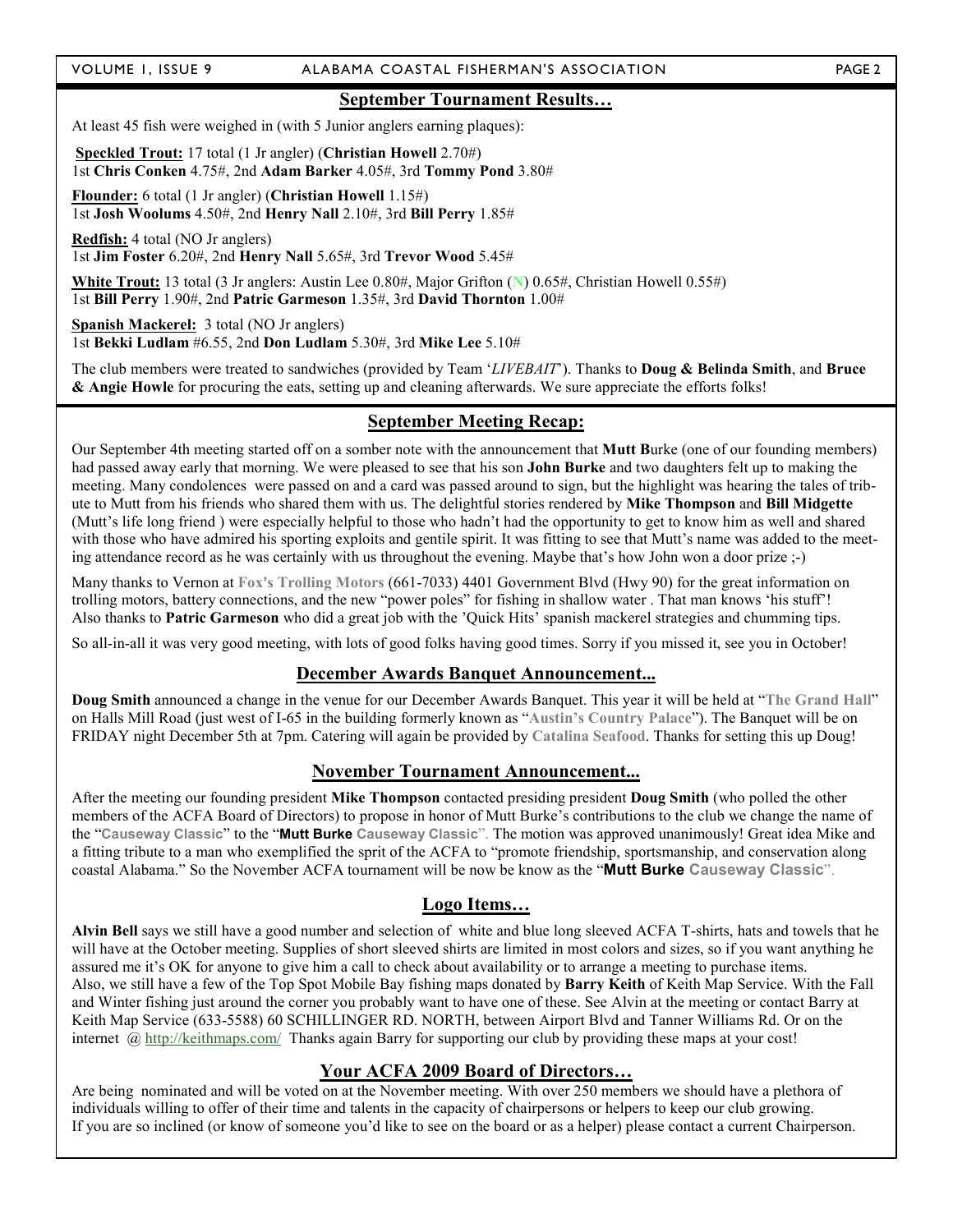#### VOLUME 1, ISSUE 9 ALABAMA COASTAL FISHERMAN'S ASSOCIATION PAGE 3

#### The October 4 "Autumn Fallout" Tournament…

 features Speckled Trout, Redfish, Flounder and Sheepshead. Points and plaques will be awarded for places 1st through 3rd for each species. Again the Junior Anglers can earn plaques for weighing in any of these four species. Barring any unforeseen 'Biblical type weather events' the bay area should be setting up for some ideal fall pattern fishing. With two tournaments left to go in this season, who will prevail as Tournament Champion is still very much undecided. Anything can happen down the stretch. Besides the opportunity for some great fishing competition and fellowship the ACFA will offer a classic fish fry with the usual trimmings according to Food Chairman Randy Wiscaver. Hopefully it'll be his cheese grits and coleslaw. So don't miss that! This will be the last weigh in we have this year at the Post 200 on Dauphin Island Parkway (Hwy 193) by the Greer's Foodtiger. Fishing hours are still from 5 am till 5 pm and the weigh scales will be open at 3pm until 5 pm. We hope to see you there!

# Fish or Golf?…

Billy Hurd won the drawing for his choice of an 8 hour bass fishing trip or 18 holes of golf at Steelwood Country Club located near Stapleton, AL. So what's it gonna be Billy? I'm sure someone has some clubs you could borrow ;-) Thanks to Patric Garmeson for setting this up. The raffle raised several hundred dollars for the club. Thanks to everyone!

#### ACFA Members in Other Tournaments…

Between the tropical cyclones and other distractions, folks must not be fishing a whole lot lately. The biggest news on the local scene was that Rick Tourne entered the only blackfish in the Sertoma Family Rodeo which was delayed from Labor Day weekend until September 6  $\&$  7. Congratulations Rick! His was the only ACFA member name I recognized on the final results list. It is sure a good cause and Rick said "they took good care" of him as he imbibed in the evening's festive celebration ;-)

And the only other recent tournament I've heard of that involved ACFA members was for the IFA Redfish Tour rescheduled from Saturday September 13 to Sunday September 14th out of Lulu's in Gulf Shores, AL.

Paul Smith "Moondoggie" and Kyle Mitternight finished in 4th place overcoming some VERY tough competition and fishing conditions featuring strong winds and much higher than normal tides due to Hurricane Ike. Thank goodness it was 250 miles away! Well done guys, and good luck in the Championship to be held November 7 & 8 in Panama City, FL.

# PLEASE Pick up your Plaques…

President Doug Smith told me we still have quite an inventory of unclaimed Tournament Plaques from earlier this year. If you placed in a tournament and have not picked up your plaque Doug still has them. At least for the time being. Unclaimed plaques at the end of the year will be 'recycled', so you don't want to wait until the last minute. He will have a box with the plaques at the front table during the meetings.

# Last Chance This Year…

IF you haven't already gotten your FREE USCG Auxiliary Vessel Safety Check then Saturday October 18 at Little Billy Goat Hole on Dauphin Island is your last chance. Successfully passing this free and non-binding inspection will get you a "VESSEL SAFETY CHECK" decal that could prove invaluable in case your boat is ever stopped by the Coast Guard or other law agency. And having the proper gear onboard just might save your life (or your passengers) should you be subjected to the worst situation!

# REMINDERS

- Junior Angler Division plaques in EVERY tournament
- 'Special' Catch, Photograph and Release (CPR) Speckled Trout division (5 plaques)
- 'Mini-Seminars' to be given prior to most meetings on popular subjects (see Patric Garmeson about future topics)
- Streamlined sign-in and more seating at the meetings (additional chairs are available) PLEASE find a seat, or offer one.
- Logo items and Top Spot maps on sale at the meetings. Call **Alvin Bell** for details of what is available.
- Please remember, NO SMOKING in the meeting room. Thanks for helping to make a healthier family environment.
- STATE LAW prohibits any outside alcohol at the meetings. PLEASE support Post 88, purchase your drinks from the bar.
- Parking is quite limited at Post 88. There would be additional spaces if vehicles parking behind the hall would back well into the grass to allow other vehicles to 'double park' in front of them. Please 'park smart', and come early!
- And PLEASE be respectful of our speakers (and the members who want to hear them) by refraining from any unnecessary talking or moving about during the presentations or during the mini seminar prior to the start of the meeting. Thank you!
- And we ask that you save your questions until the end of the talks unless prompted by the speaker.
- The ACFA 2008 Big Fish Contest is now running until Nov 14, 2008. Statistician MUST receive cards within 30 days of catch.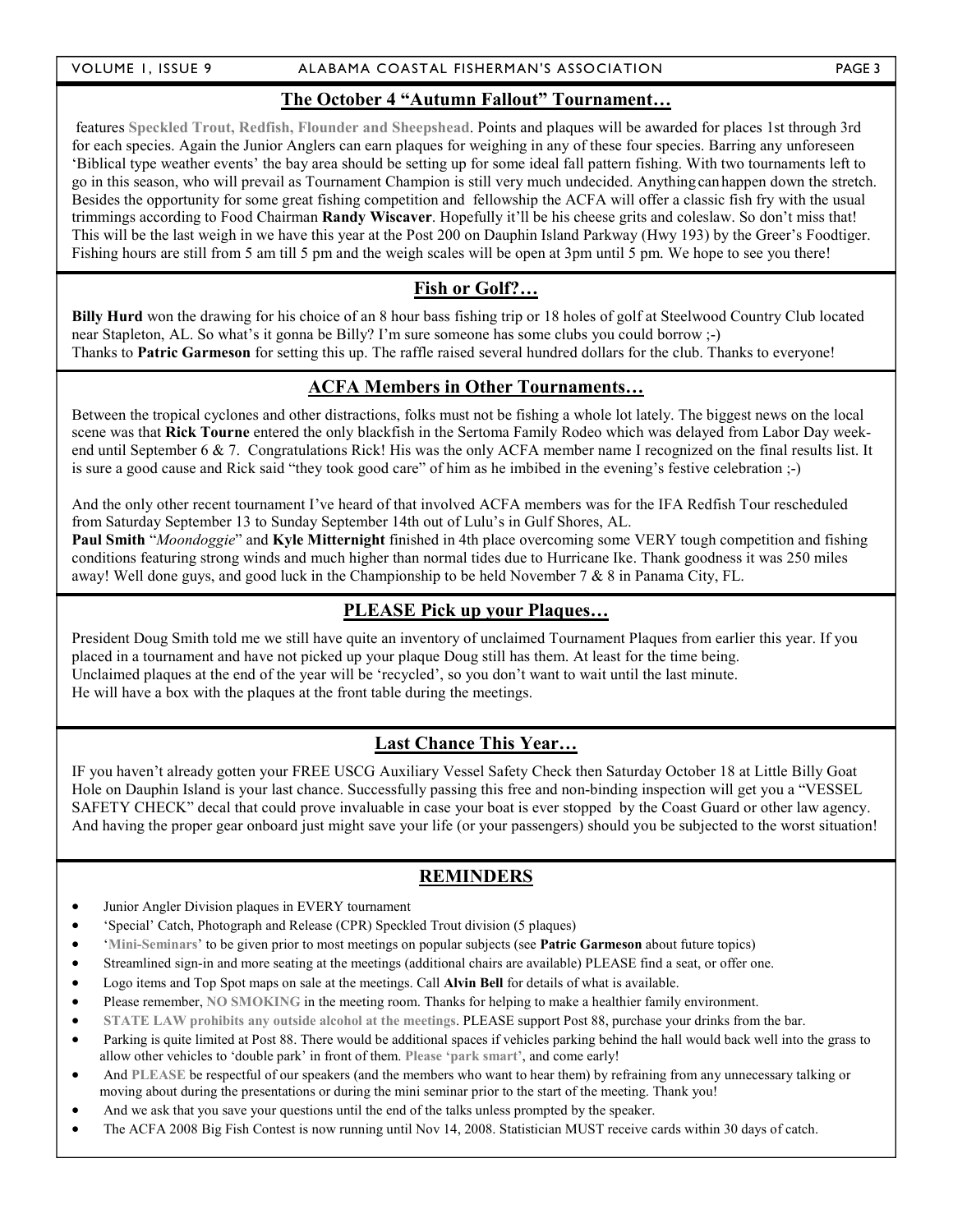| VOLUME 1, ISSUE 9 |  |  |
|-------------------|--|--|
|                   |  |  |

ALABAMA COASTAL FISHERMAN'S ASSOCIATION **FAGE 4** 

| <b>Statistics</b> Tournament point<br>standings after seven tournaments : |               | Members with 9 points: Alvin Bell, Bekki Ludlam (L), Josh Woolums,<br>Steve O'Dell, Trenton Pitt (J)                                                                                       |  |  |  |  |
|---------------------------------------------------------------------------|---------------|--------------------------------------------------------------------------------------------------------------------------------------------------------------------------------------------|--|--|--|--|
| PI Name                                                                   | <b>Points</b> | Members with 8 points: Bobby Abruscato, Dane Tomberlin, Doug Smith,                                                                                                                        |  |  |  |  |
| 1 Jim Foster                                                              | 43            | John Fassbender, Lauren Rea (N)(L), O.P. Harrison (N), Vince Hawkins                                                                                                                       |  |  |  |  |
| 2 Henry Nall                                                              | 39            | Members with 7 points: Don Ludlam, Jarrod Yeend (N), Leslie Smith, Mike Lee,                                                                                                               |  |  |  |  |
| <b>Tommy Pond</b><br>3                                                    | 26            | <b>Sidney Foster (N)</b>                                                                                                                                                                   |  |  |  |  |
| <b>Donnie Howell</b><br>4                                                 | 24            | Members with 6 points: Bill Graves, Bill Midgette, Brittney Howle (J),                                                                                                                     |  |  |  |  |
| <b>Rick Tourne</b><br>5                                                   | 20            | Bruce Howle, Sr, Shane Ford, Theo Koulianos (J)                                                                                                                                            |  |  |  |  |
| <b>Chris Conken</b><br>6                                                  | 19            |                                                                                                                                                                                            |  |  |  |  |
| <b>Chris Massey</b><br>6                                                  | 19            | Members with 5 points: Austin Lee (J), Bob Maclay (N), Bubba Williams,                                                                                                                     |  |  |  |  |
| <b>Billy Hurd</b><br>7                                                    | 18            | Justin Peacock (N), Mike McDonald, Richard Schantz (N), Trevor Wood (N)                                                                                                                    |  |  |  |  |
| <b>Adam Barker</b><br>8                                                   | 17            | Members with 4 points: Donald Garrettson, George Koulianos, James Roushmi,                                                                                                                 |  |  |  |  |
| <b>Bill Perry (N)</b><br>8                                                | 17            | Richard Suk, Savannah Calhoun (J), Tommy Murray                                                                                                                                            |  |  |  |  |
| <b>Daniel Ford</b><br>8                                                   | 17            |                                                                                                                                                                                            |  |  |  |  |
| <b>Rick Yeend</b><br>8                                                    | 17            | Members with 3 points: Bill Duke, Bob Ward, Donna Schantz (L)(N),                                                                                                                          |  |  |  |  |
| <b>Mike Foster</b><br>9                                                   | 16            | Gerald Bolen, Jerry Bolen (N), Larry Watkins, Robert Brewer (N)                                                                                                                            |  |  |  |  |
| <b>Mike Herring</b><br>9                                                  | 16            | 2 points: Barry Keith, Brooks Lee (N), Christian Howell (J), David McNew, Doug Tierce,                                                                                                     |  |  |  |  |
| 10 Phillip Guy                                                            | 15            | Dwain Mangold (N), Frank Parker, Jason Miller, John Burke III, Keith Kenney (N), Lindsey                                                                                                   |  |  |  |  |
| 11 Dave Growden (N)                                                       | 12            | Hawkins (J), Margaret Miller (L), Margaret Rowell (L), Ronnie Dyson, Tye Jordan (J)                                                                                                        |  |  |  |  |
| 11 George Harrison (N)                                                    | 12            | Members with 1 point: Andrew Clark (N), Belinda Smith (L), Blake Michaleski,                                                                                                               |  |  |  |  |
| 12 Bo Winter                                                              | 11            | Brenda Wilson (L), Bruce Howle, Jr, Bryan Hack, Cameron Calhoun, Carson Tierce (J),                                                                                                        |  |  |  |  |
| 12 Patric Garmeson                                                        | 11            | Charlie Dowdle, Chip Cummings, Craig Newton, Danny Adkins, David Hare, David                                                                                                               |  |  |  |  |
| 12 Vicki Foster (L)                                                       | 11            | Montgomery, Del Delchamps, Dewayne Overstreet, Donnie Fassbender, Doug Houston,                                                                                                            |  |  |  |  |
| 13 David Thornton                                                         | 10            | Frank Mitternight, Frank Parker III (J), Gary Tingle, Gerald Markow, Howie Galloway (N),                                                                                                   |  |  |  |  |
| 13 Jimbo Miller                                                           | 10            | Jacob Guy(J), Jarred Kelly(N), Jerry Donoghue, Jerry Torrans, Jim Glass, Jimmy Rowell (N),<br>Joe Sirmon, John Parker (J), Judy Smith (L), Kelly Fulmer, Kim Guy (L), Lucille Watkins (L), |  |  |  |  |
| 13 Tim Pierce                                                             | 10            | Major Grifton (J)(N), Matthew Morgan (J), Mutt Burke, Pat Hughes, Patti Fassbender,                                                                                                        |  |  |  |  |
| $(N)$ New Member (J) unior Angler (L) Lady Angler                         |               | Richard Hoffman (N), Rileigh Hawkins (J), Robert Morgan (J), Sam Clarke III,                                                                                                               |  |  |  |  |
|                                                                           |               | Scott Godwin, Sharon Markow (L), Steve Laurendine, Ted Kiefer, Timmy Bradley (J),                                                                                                          |  |  |  |  |
|                                                                           |               | Todd Golomb, Tommy Devery, Trey Pitt, Will Parker (J)                                                                                                                                      |  |  |  |  |

'CPR' Speckled Trout standings as of September 20, 2008: 1st Tom Duncan 25 1/2"\*, 2nd George Harrison 25 1/2", 3rd Bill Midgette\* 25", 4th Adam Barker, 25" 5th Richard Suk\* 24 3/4", 6th Patric Garmeson\*+ 24 3/4" WOW! What a tight competition! This is a fun contest that will hopefully help protect the resource we enjoy so much. Let's see more!

# The BIG Fish Contest

| Current             |                    |           |   | 20-Sept-08              |           | ** NEW RECORD. |                       |           |   |                    |           |
|---------------------|--------------------|-----------|---|-------------------------|-----------|----------------|-----------------------|-----------|---|--------------------|-----------|
|                     | <b>Blackfish</b>   | <b>WT</b> |   | <b>Flounder</b>         | <b>WT</b> |                | <b>Ground Mullet</b>  | <b>WT</b> |   | <b>Redfish</b>     | <b>WT</b> |
|                     | Kyle Mitternight   | 21.47     |   | <b>Gerald Markow</b>    | 4.69      |                | <b>Bill Perry</b>     | $2.45**$  |   | Erik Nelson        | 7.45      |
| 2                   | Kyle Mitternight   | 21.03     |   | <b>Gerald Markow</b>    | 4.86      | 2              | Shane Ford            | 1.80      | 2 | Henry Nall         | 6.70      |
| 3                   | <b>Rick Tourne</b> | 18.55     | 3 | Josh Woolums            | 4.50      | 3              | Daniel Ford           | 1.65      | 3 | George Koulianos   | $6.55*$   |
| 4                   | Frank Mitternight  | 17.90     | 4 | Daniel Ford             | 4.35      | 4              | Frank Mitternight     | 1.59      | 4 | Jim Foster         | 6.55      |
| 5                   | <b>Rick Yeend</b>  | 13.70     | 5 | <b>Rick Tourne</b>      | 4.18      | 5              | Daniel Ford           | 1.50      | 5 | Jason Miller       | 6.45      |
|                     | Sheepshead         | WT        |   | <b>Spanish Mackerel</b> | WT        |                | <b>Speckled Trout</b> | <b>WT</b> |   | <b>White Trout</b> | <b>WT</b> |
|                     | Theo Koulianos (J) | 9.11      |   | Bekki Ludlam (L)        | 6.55      |                | Donald Garrettson     | 6.91      |   | Vicki Foster (L)   | 2.43      |
| 2                   |                    |           | 2 | Don Ludlam              | 5.30      | 2              | Erik Nelson           | 6.90      | 2 | Mike Foster        | 2.09      |
| 3                   |                    |           | 3 | Mike Lee                | 5.10      | 3              | <b>Bill Patterson</b> | 6.80      | 3 | Theo Koulianos (J) | 2.03      |
| $\overline{4}$      |                    |           | 4 | Bekki Ludlam (L)        | 5.05      | 4              | <b>Bill Patterson</b> | 6.80      | 4 | <b>Bill Perry</b>  | 1.90      |
| 5                   |                    |           | 5 | Don Ludlam              | 4.95      | 5              | O.P. Harrison         | 6.65      | 5 | Jim Foster         | 1.55      |
| * First to weigh in |                    |           |   | (N) New Member          |           |                | (J) Junior Angler     |           |   | (L) Lady Angler    |           |

Statistician Vince Hawkins wants to remind everyone that redfish can ONLY be weighed in at ACFA tournaments to assure length verification. Mail your other Big Fish Contest entries to: Vince Hawkins 112 Baratara Drive Chickasaw, AL 36611 (452-3899)